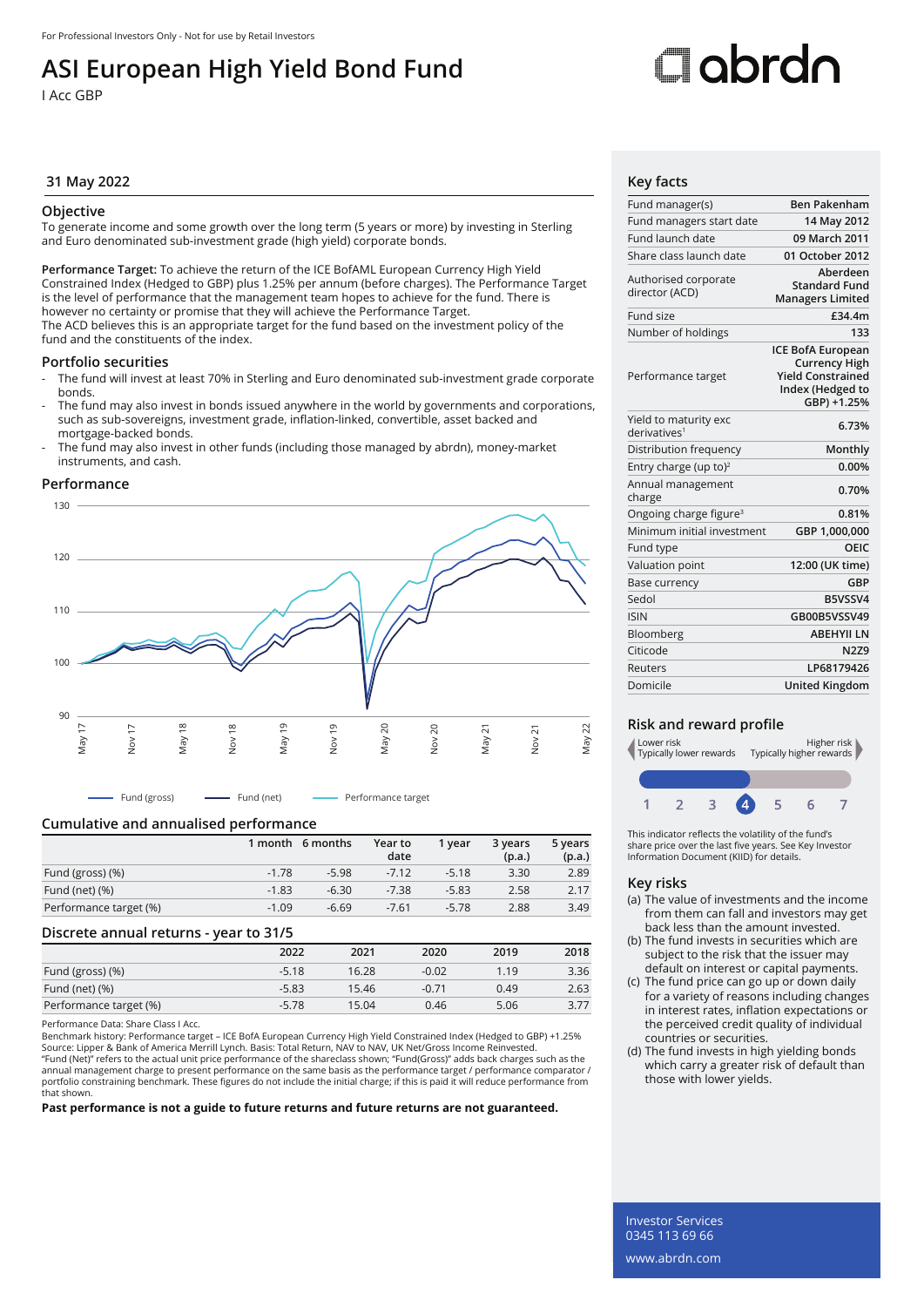#### **Management process**

- The management team use their discretion (active management) to identify bonds and derivatives after analysing companies prospects and creditworthiness alongside global economic and market conditions.
- In seeking to achieve the performance target, the ICE BofAML European Currency High Yield Constrained Index (Hedged to GBP) is used as a reference point for portfolio construction and as a basis for setting risk constraints. The expected variation (''tracking error'') between the returns of the fund and the index is not ordinarily expected to exceed 4.50%. Due to the active nature of the management process, the fund's performance profile may deviate significantly from that of the ICE BofAML European Currency High Yield Constrained Index (Hedged to GBP).
- Please Note: The fund's ability to buy and sell bonds and the associated costs can be affected during periods of market stress which could include periods where interest rates move sharply.

#### **Top Ten Holdings**

#### **Sector (%)**

**Credit rating (%)**

Consumer Discretionary 20.8 Financials 12.6 Telecommunication Services 8.2 Health Care  $8.1 \blacksquare$ Capital Goods 6.6 Materials 6.3 Consumer Staples 3.2 Energy 3.0 Other 24.9  $Cash$  6.2

| Teva Pharmaceutical Finance 4.5% 2025 | 2.8  |
|---------------------------------------|------|
| Petroleos Mexicanos 4.75% 2029        | 2.3  |
| Altice France Holding 8% 2027         | 2.2  |
| Prestigebidco 6.25% 2023              | 2.0  |
| Encore Capital 5.375% 2026            | 1.9  |
| Virgin Media Vendor Fin 4.875% 2028   | 1.7  |
| Rolls Royce 5.75% 2027                | 1.5  |
| <b>Enguest 7% 2023</b>                | 1.4  |
| Autostrade Per Litalia 2% 2028        | 1.4  |
| Kedrion SPA 3.375% 2026               | 1.4  |
| Assets in top ten holdings            | 18.6 |

#### **Country (%)**

| United Kingdom           | 22.61                                                | A         | 0.9 I |
|--------------------------|------------------------------------------------------|-----------|-------|
| Luxembourg               | 13.7 <sub>1</sub><br>the contract of the contract of |           |       |
| Germany                  | 12.6<br>the control of the control of                | <b>BB</b> | 40.1  |
| United States of America | $8.7$ $\blacksquare$                                 |           |       |
| France                   | 7.7 <sub>1</sub><br>a sa salawan                     | B         | 40.8  |
| Italy                    | 7.7                                                  |           |       |
| Netherlands              | 5.5                                                  | CCC       | 11.2  |
| Spain                    | 3.1                                                  |           |       |
| Other                    | 12.01                                                | N/R       | 6.9   |
| Cash                     | 6.2                                                  |           |       |

(e) The fund invests in mortgage and assetbacked securities (which may include collateralised loan, debt or mortgage obligations (respectively CLOs, CDOs or CMOs)). These are subject to prepayment and extension risk and additional liquidity and default risk compared to other credit securities.

- (f) Convertible securities are investments that can be changed into another form upon certain triggers. As such, they can exhibit credit, equity and fixed interest risk. Contingent convertible securities (CoCos) are similar to convertible securities but have additional triggers which mean that they are more vulnerable to losses and volatile price movements and hence become less liquid.
- (g) The use of derivatives carries the risk of reduced liquidity, substantial loss and increased volatility in adverse market conditions, such as a failure amongst market participants. The use of derivatives may result in the fund being leveraged (where market exposure and thus the potential for loss by the fund exceeds the amount it has invested) and in these market conditions the effect of leverage will be to magnify losses.

#### **Risk stats**

| 9.96 |
|------|
| 9.84 |
| 2.10 |
| 0.99 |
| 0.33 |
| 0.96 |
| 3.29 |
|      |

Source : abrdn. ^ Three year annualised.

#### **Derivative usage**

- The fund will routinely use derivatives to reduce risk, or reduce cost and/ or generate extra income or growth consistent with the risk profile of the fund (often referred to as "Efficient Portfolio Management").
- Derivatives include instruments used to manage expected changes in interest rates, inflation, currencies or creditworthiness of corporations or governments.

#### Source : abrdn 31/05/2022

Figures may not always sum to 100 due to rounding.